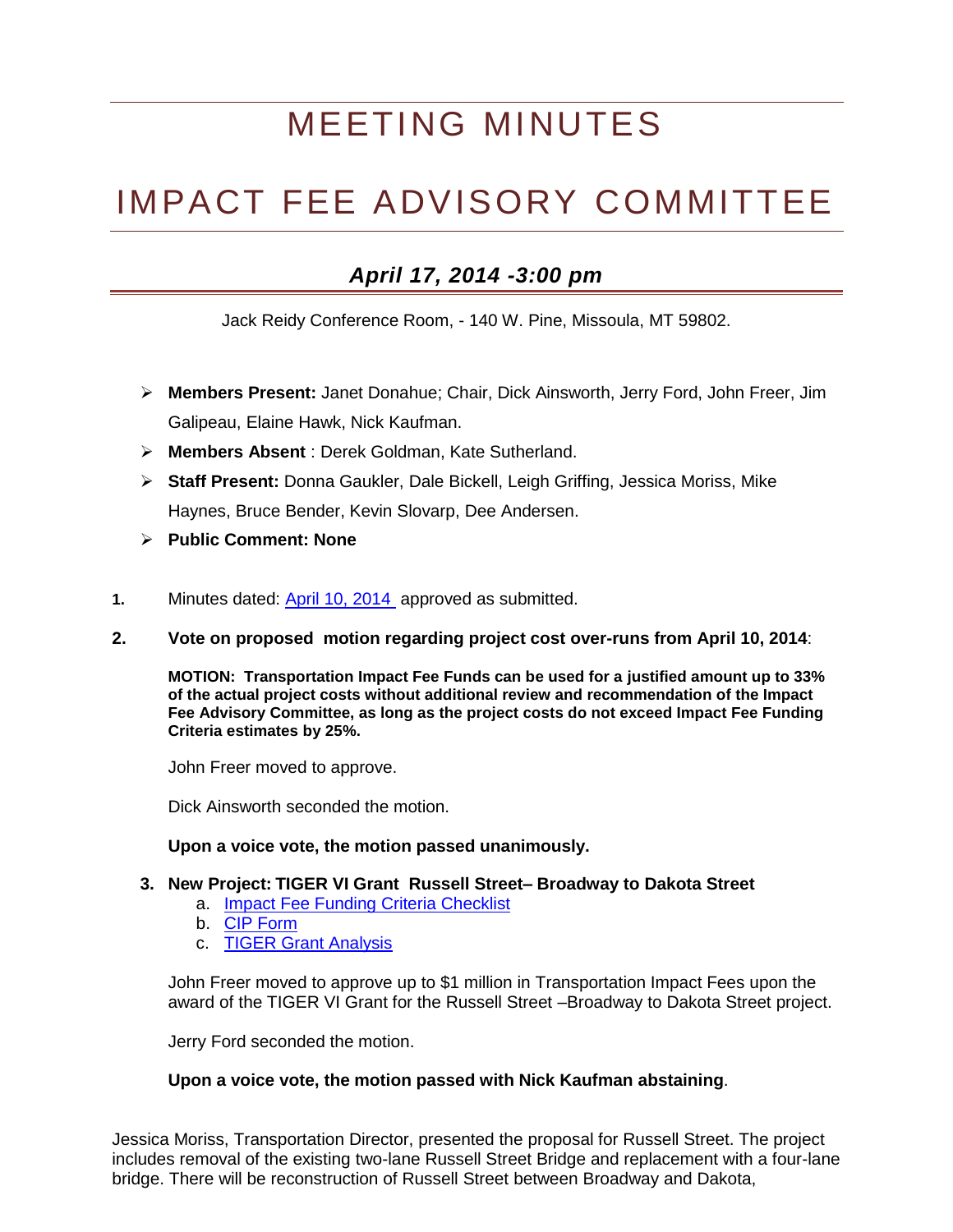construction of raised bike lanes and wide scale sidewalks, bus stop facilities and a number of trail crossings.

The total project cost is approximately \$26 million. The City in partnership with the Missoula Metropolitan Planning Organization and the Montana Department of Transportation (MDOT) will be applying for a TIGER grant of \$19.6 million. MDOT has committed \$5.2 million and the Missoula Redevelopment Agency has committed up to \$200,000 toward the project costs. The City Council passed a resolution of support on April 7, 2014 for the TIGER grant application which is due next week and approved a commitment of up to \$1 million in Transportation Impact Fee funding if the grant is awarded.

Bruce Bender discussed the capacity criteria. He stated that if the City contributes it will make it more successful. Another requirement is that you have to build within a few years.

Ms. Morriss agreed that being shovel ready is one of the criteria.

Assistant Finance Director, Leigh Griffing provided budget analysis. She said the transportation Impact fee revenue has already been obligated via the FY14 CIP plan. The projected revenues for FY15/FY16 are over \$1million dollars. That could change but it looks like the fund balance could support this.

The committee discussed the CIP score and ranking process.

Mr. Bender said it's all relative to transportation fees. The score is irrelevant, If you are running out of money its more competitive and scoring the projects is a method of ranking them as to which project would get funded first and so on.

Ms. Morriss reminded the committee that they can spend \$1 million and get \$26 million.

The committee reviewed and discussed the CIP projects funded for FY14/FY15.

Jim Galipeau asked Ms. Griffing that right now with all projects funded and no over-runs we are already at 25%

Ms. Griffing said yes.

Janet Donahue said that assumes that all the money is expended and some could be carried over.

Mr. Galipeau said we are showing very little in FY16/17. We are being asked to approve \$1

million. These projects are already approved but this doesn't show any new projects or cost over runs.

Ms. Donahue asked City Engineer, Kevin Slovarp what other projects would take \$1 million or more.

Mr. Slovarp said nothing we have identified.

Ms. Donahue said she is trying to take any large projects in consideration. She asked about the Miller Creek project.

Mr. Slovarp said we will not build the road unless we can get approval for the signal light.

Mr. Bender said the only thing is George Elmer Drive if it goes north. We are showing it in FY19.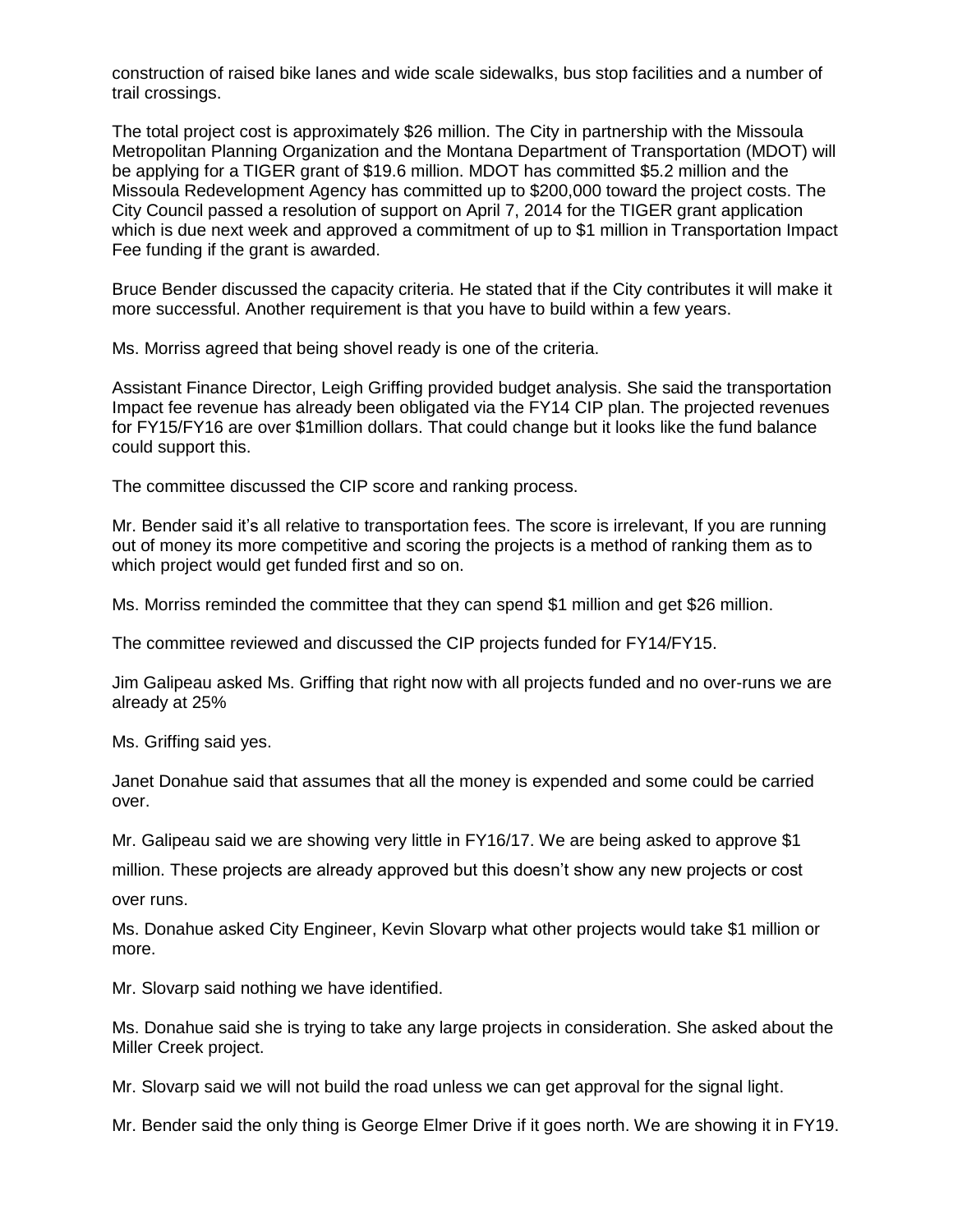John Freer said if we have collected these fees we should put them on the ground. It meets the criteria so it should move forward.

Ms. Donahue asked for an action to approve.

#### **4. New Project-TIGER Grant -The Missoula to Lolo Trail Extension-**

- a. [Impact Fee Funding Criteria Checklist](http://www.ci.missoula.mt.us/DocumentCenter/View/25494)
- b. [CIP Form with Map](http://www.ci.missoula.mt.us/DocumentCenter/View/25495)

#### **Elaine Hawk moved to approve a maximum amount of \$480,000 of Parks Impact Fee Funds for the Missoula to Lolo Trail Extension.**

#### **Dick Ainsworth seconded the motion**

#### **Upon a voice vote, the motion carried**.

Parks & Recreation Director, Donna Gaukler said her staff applied for rural TIGER Grant to fund the Missoula to Lolo Trail. The trail will run from the end of the Bitterroot spur behind Southgate Mall to where the Bitterroot Trail picks up in Lolo on Hwy 93 & Hwy12 at Travelers Rest.

It is very rare to receive one of these grants. The chances are about 5%. The project will be partnered between the City and County. The County is the holder, administrator and project manager of the TIGER funds which total \$4.5 million. The City's responsibility is from Buckhouse Bridge east to Reserve Street following old US 93 road. CTEP is the major funding source for the City segment of the trail connection. They secured \$157,000 in CTEP funding, and Ms. Gaukler requested \$343,000 of Parks Impact Fee Funding to close the gap. And referred to the criteria sheet and said under methodology #1 the project is eligible for \$450,000.

The City committed \$400,000 for the grant application. Our match is not the money but the commitment to connect the trail. As long as we make the connection from the end of the County line to the BBT- all continuous trail then we have met all the grant criteria. Project completion is the focal point of this grant. She stated that this trail has been a part of the non-motorized trail system since the1990's.

MRA has now entered into the project. In the long range transportation plan, Urban Renewal District III called for a separate grade crossing at Reserve Street. The entire project including the separate grand crossing with cost in excess of \$2 million. That is the preferred solution and MRA is currently in the midst of a feasibility study. The reason it is preferred is that it positively affects mode shift, which means that 60% of the population is more likely to walk or ride their bike if they feel safe. If you have to cross a road like Reserve Street with 4 lanes at that rate of speed, its reduces your non-motorized use significantly.

Mr. Galipeau asked about future project costs.

Ms. Gaukler said including today's projects for FY16-17 and every project you have approved so far we will have a balance of \$300,000.

Mr. Bender asked what the annual take is for Parks Impact Fees.

Ms. Gaukler said we have been taking in approximately \$175,000 a year.

Mr. Freer asked about the methodology used for calculation. Was it 2% or the annual growth? He said the annual growth would be higher.

Kate Sutherland asked if the committee should address actual growth vs. 2% rule.

Mr. Freer said he thinks it's a question the could review in the November meeting.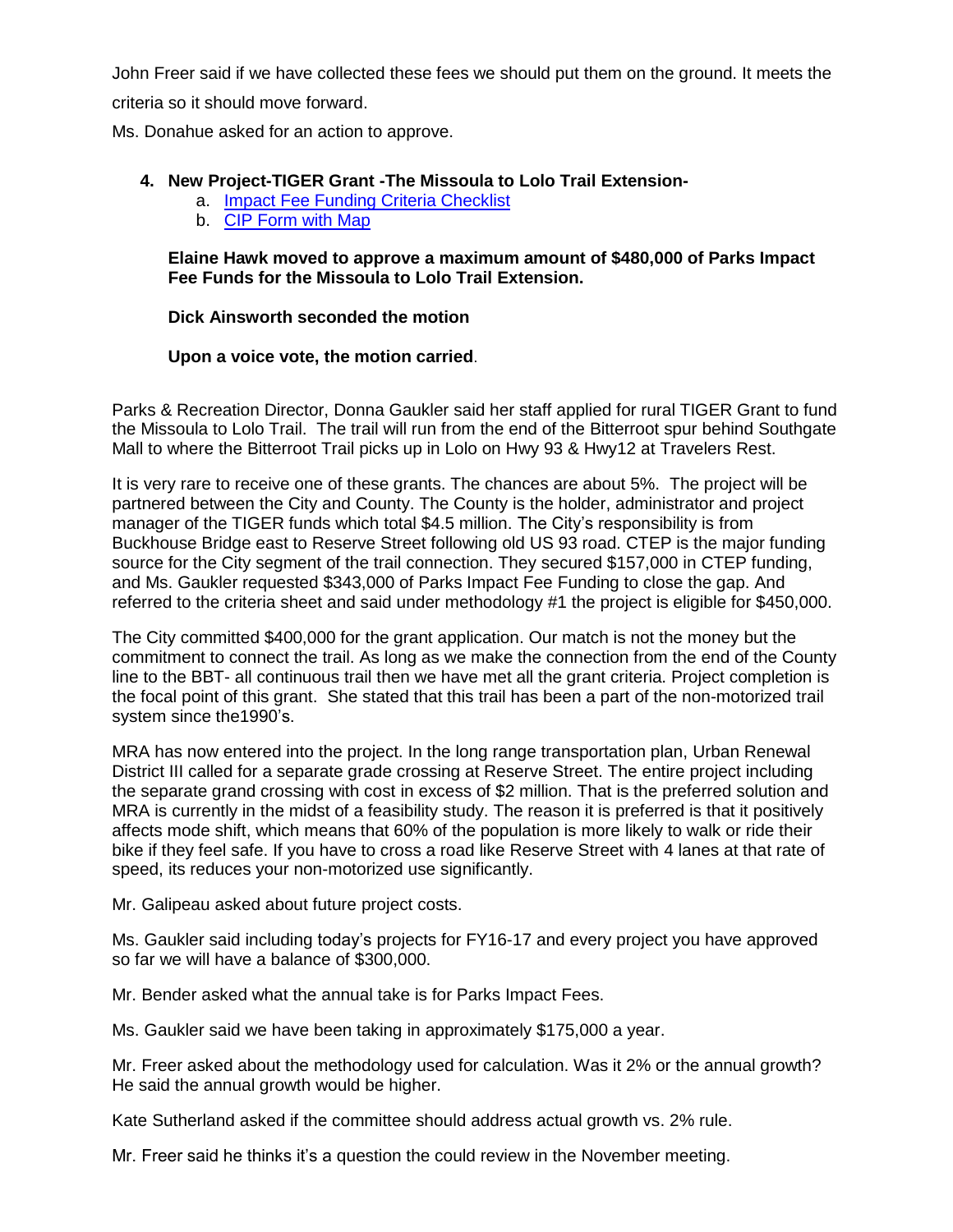Ms. Donahue stated she would like to add that to the November meeting agenda.

#### **5. Project Update–Hillview Way Street Improvements-**

- a. [Impact Fee Funding Criteria Checklist-](http://www.ci.missoula.mt.us/DocumentCenter/View/25497)New
- b. [Impact Fee Funding Criteria Checklist-Original](http://www.ci.missoula.mt.us/DocumentCenter/View/25509)
- c. CIP Form [with Engineering Cost Estimate](http://www.ci.missoula.mt.us/DocumentCenter/View/25498)
- d. [Hillview Way Map –Exhibit 1](http://www.ci.missoula.mt.us/DocumentCenter/View/25496)

#### **John Freer moved to approve \$165,000 of Parks Impact Fee Funding.**

#### **Elaine Hawk seconded the motion**

#### **Upon a vote, the motion carried.**

Mr. Bender said this project is for the crossing at Moosecan Gully.

Kevin Slovarp, City Engineer, reviewed the project and said they would like to add sidewalk on the uphill side of the road and provide a pedestrian and wildlife crossing. It's a blind corner so they are looking for a way for the pedestrians to cross under the road.

Ms. Gaukler said it hooks into Garland Park. She talked about the drainage that comes into that area and stated that there is an easement with the Craighead's but they still can't quite get there. It will connect the trail system from Gharret to Pattee Canyon and will create a really nice complex in the South Hills. It will also allow great hiking potential. Currently the problem is, that kids are travelling on it and popping out at Chief Charlo School which is not a good spot as was stated earlier, it is a blind corner.

Mr. Bender said they have working on efficiency of the design, switching the sidewalks from the downhill side to the uphill side of the road.

Mr. Slovarp said they would keep the sidewalk on the uphill side of the road as there is a grade problem in that steep area.

Ms. Hawk asked if it would be ADA compliant.

Ms. Gaukler stated that the sidewalk would be but the trail wont.

Ms. Donahue asked how much impact fee revenue is requested.

Ms. Gaukler said \$165,000 with the box culvert. She reviewed the project criteria and said the

primary benefits are recreation and kids walking to school. It has been in the CIP for a long time.

Jim Galipeau stated that with the recent Mountain Lion scare, he doesn't think anyone will let their kids walk up there. I wouldn't promote kids using that area. Adults are a different story.

#### **6. Hillivew Way update:**

#### **Nick Kaufman moved to approve \$1,069,122 in impact fee funding for Hillview Way.**

#### **Elaine Hawk seconded the motion**

**Upon a voice vote, the motion carried**.